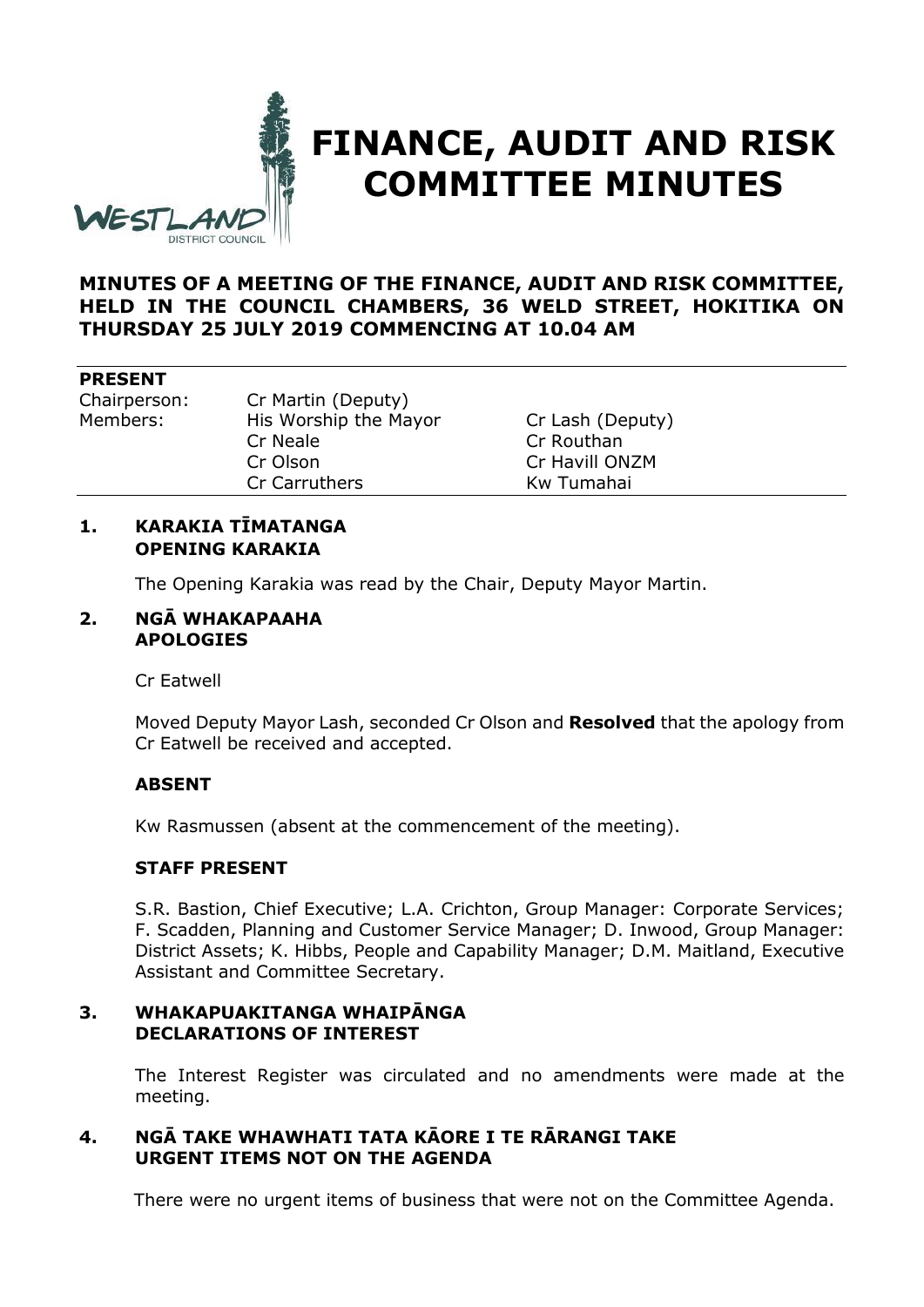# **5. NGĀ MENETI O TE HUI KOMITI MINUTES OF COMMITTEE MEETING – 27 June 2019**

Deputy Mayor Martin advised that the Minutes of the previous Committee Meeting had been circulated to Councillors separately.

Moved Kw Tumahai, seconded Cr Carruthers and **Resolved** that the Minutes of the Finance, Audit and Risk Committee Meeting, held on the 27 June 2019 be confirmed as a true and correct record of the meeting.

## **6. PŪRONGO KAIMAHI STAFF REPORTS**

#### **6.1 Interim Audit Management 2018-2019**

The Group Manager: Corporate Services advised the purpose of the report is to present the Interim Audit Management Report for the year ended 30 June 2019. His Worship the Mayor congratulated the Group Manager: Corporate Services for the work undertaken on the Interim Audit Management Report and also the relationship with Audit New Zealand.

Deputy Mayor Martin noted that Information Technology (IT) stands out as an area that is moveable and there are a number of IT recommendations that the Finance Audit and Risk Committee will need to support management in implementation of a very robust Strategic Plan around IT.

The Group Manager: Corporate Services advised the IT Strategy will carry on over the year end and this is due to work being done in the space of shared services with West Coast Councils. There is a Disaster Recovery process in place however this work involves more than IT. An Electronic Document Records Management System (EDRMS) is already budgeted for, and a team is working through this project. There are plans to have the EDRMS in place for the next financial year.

Kw Rasmussen attended the meeting at 10.12 am.

The Group Manager: District Assets advised that the re-valuations have been completed for this year, however Asset Management Data will go over into the next financial year.

The Group Manager: District Assets advised that some of the improvements made relate to the processes with contractors. Council's main contractors will be using the Assetfinda database.

Moved Cr Havill, seconded Cr Neale and **Resolved** that the Committee receives the Interim Audit Management Report for the year ended 30 June 2019.

# **7. WORKPLAN**

The Group Manager Corporate Services spoke to the Rolling Workplan and advised that there is no financial report for this meeting as there are still adjustments to be made at the year end. The Risk Register is in the Confidential Agenda. The Health and Safety Report has come to the July meeting, which is a month earlier than identified on the Workplan and will be presented on a quarterly basis.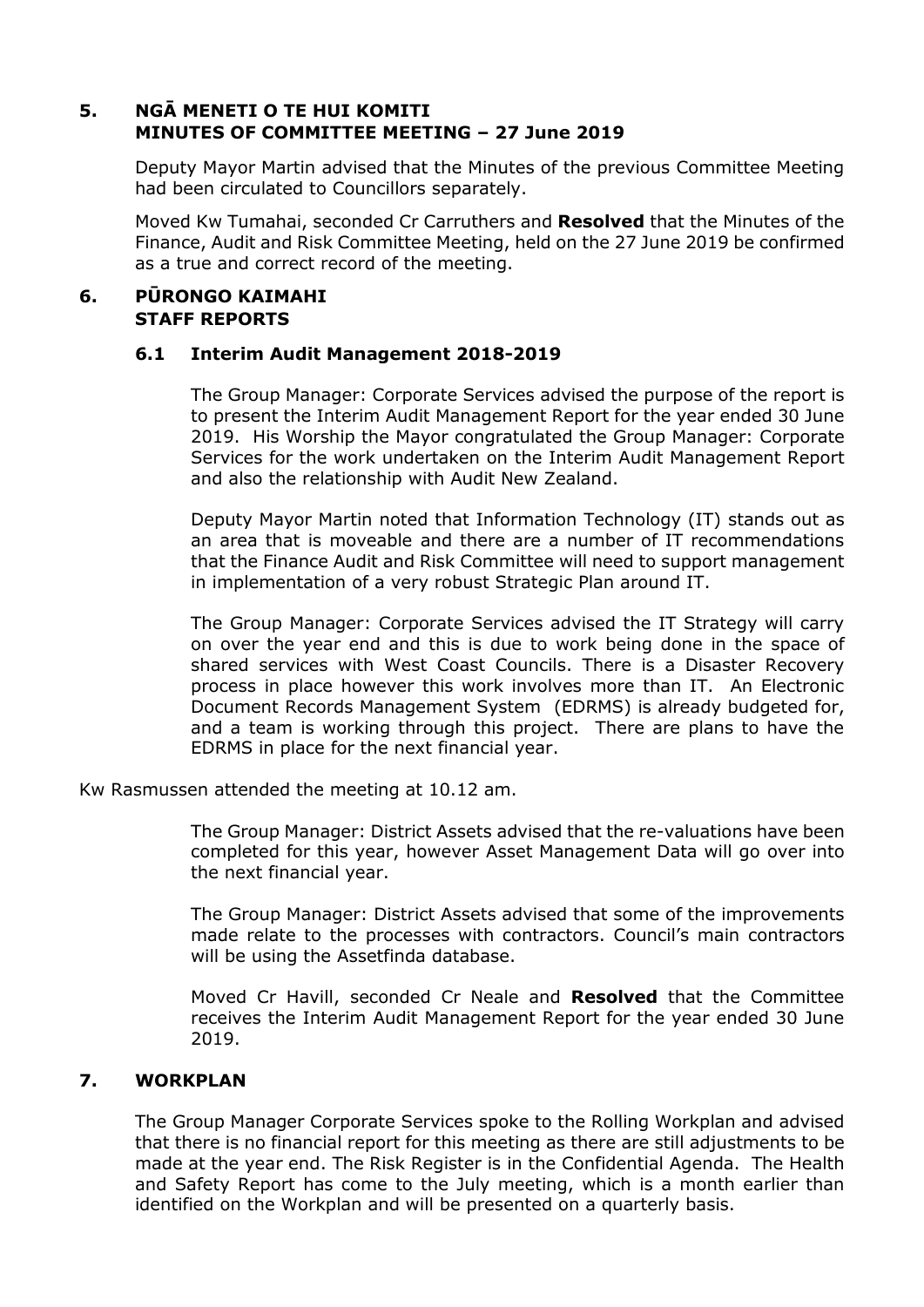Moved Deputy Mayor Lash, seconded Cr Neale and **Resolved** that the Committee receives the Rolling Workplan.

#### **8. KA MATATAPU TE WHAKATAUNGA I TE TŪMATANUI RESOLUTION TO GO INTO PUBLIC EXCLUDED**

The Westroads Ltd Funding Request had been moved to the Public Excluded Section of the Council Meeting.

Moved His Worship the Mayor, seconded Cr Neale and **Resolved** that Council exclude the public in accordance with Section 48, Local Government Official Information and Meetings Act 1987, at 10.18 am.

The general subject of the matters to be considered while the public are excluded, the reason for passing this resolution in relation to each matter and the specific grounds under Section 48(1) of the Local Government Official Information and Meetings Act 1987 for the passing of the resolution are as follows:

| <b>Item</b><br>No. | <b>General subject</b><br>of each matter<br>to be<br>considered | <b>Reason for</b><br>passing this<br>resolution in<br>relation to each<br>matter | <b>Ground(s) under Section</b><br>48(1) for the passing of this<br>resolution                                                                                                                                               |
|--------------------|-----------------------------------------------------------------|----------------------------------------------------------------------------------|-----------------------------------------------------------------------------------------------------------------------------------------------------------------------------------------------------------------------------|
| 1.                 | Confidential<br>Minutes $-27$ June<br>2019                      | Good reasons to<br>withhold<br>exist<br>under Section 7                          | That the public conduct of the<br>relevant part of the proceedings<br>of the meeting would be likely to<br>result in the disclosure of<br>information for which good<br>reason or withholding exists.<br>Section $48(1)(a)$ |
| 2.                 | <b>Risk Register</b>                                            | Good reasons to<br>withhold<br>exist<br>under Section 7                          | That the public conduct of the<br>relevant part of the proceedings<br>of the meeting would be likely to<br>result in the disclosure of<br>information for which good<br>reason or withholding exists.<br>Section $48(1)(a)$ |
| 3.                 | Health and Safety<br><b>Initiatives</b>                         | Good reasons to<br>withhold<br>exist<br>under Section 7                          | That the public conduct of the<br>relevant part of the proceedings<br>of the meeting would be likely to<br>result in the disclosure of<br>information for which good<br>reason or withholding exists.<br>Section $48(1)(a)$ |